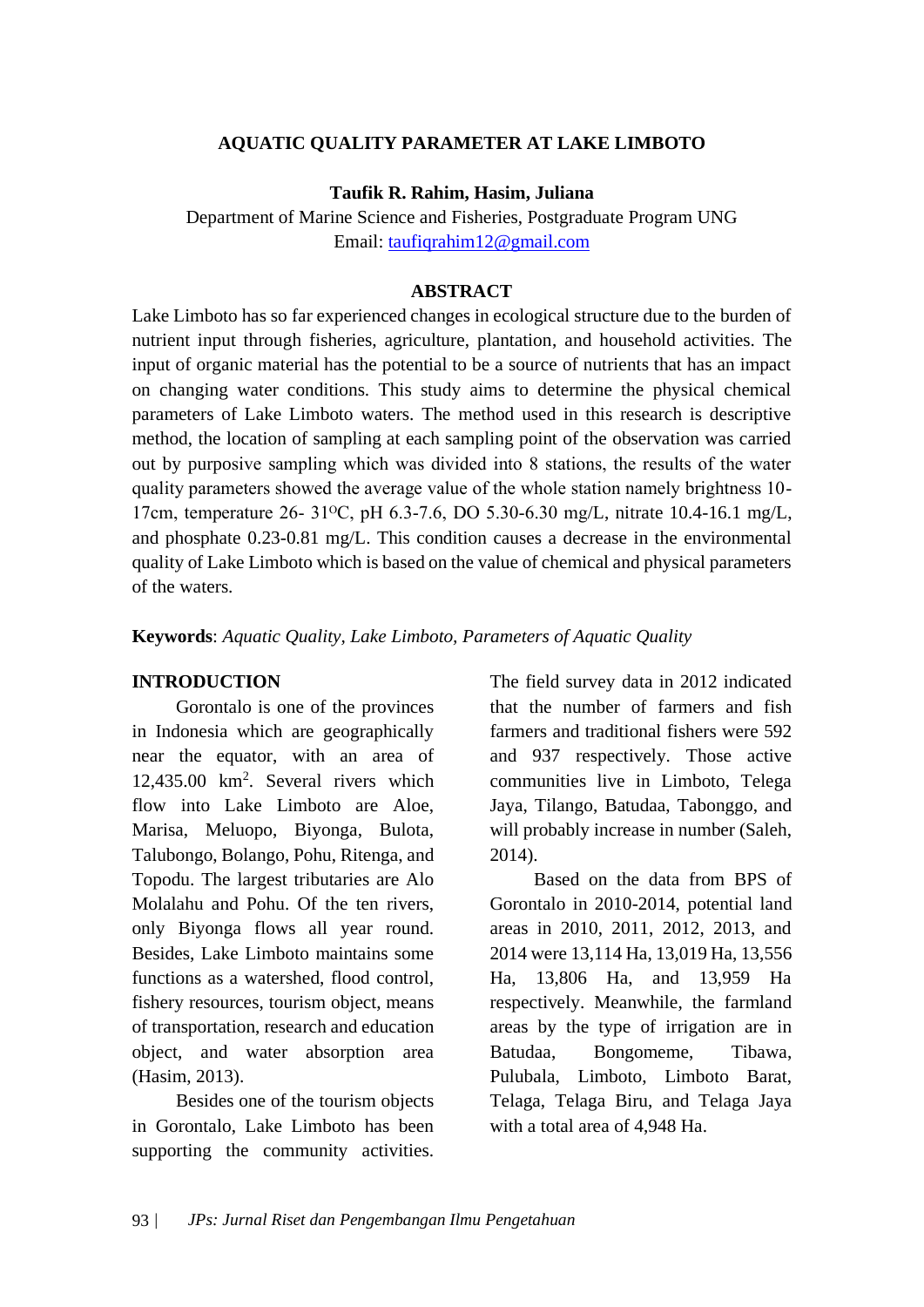To this extent, the potential natural resource wealth in Lake Limboto is not in line with the current phenomenon. The water status of Lake Limboto has been considered critical. In 1932, the area of Lake Limboto was  $\pm 7,000$  Ha but in 2017, the area had degraded into  $\pm 2,693$ Ha. That phenomenon happens due to eutrophication through various activities conducted by the community in waters and a high load of nutrient and sediment inputs from outside the waters or from a watershed in which the high land area had been functionally transferred into residential, mining, agricultural, and plantation areas (Umar *et al*., 2018).

Human activities in waters have a significant impact on water quality and this may bring about eutrophication. Sustainable attempts to maintain lake waters should thus be made by considering the physical and chemical properties of waters (Linus *et al*., 2016).

Due to the current phenomena occurring in Lake Limboto on these days, proper attempts to preserve the waters of Lake Limboto, considering that the water area of Lake Limboto has annually degraded, are pivotal. This research aims to analyze the condition of waters at Lake Limboto by taking the chemical and physical properties of waters into account.

# **RESEARCH METHODOLOGY Research Flow**

1. Sampling Station

This research was conducted in September 2019 at the waters of Lake Limboto. In terms of sampling location, there are eight stations which are Station 1 (Limboto), Station 2 (Hunggaluwa Bawah), Station 3 (Lupoyo), Station 4 (Barakati), Station 5 (Mid-lake), Station 6 (Hutadaa), Station 7 (Iluta), and Station 8 (Dembe).



*Figure 1. The Locations of Sampling Stations*

# 2. Sampling Method

We conduct direct sampling to collect *in situ* data consisting of pH, water brightness, D.O. (dissolved oxygen), and temperature. Furthermore, the *ex-situ* data include nitrate and phosphate parameters identified at UPTD Balai Laboratorium Kesehatan Daerah in Gorontalo. To elicit the conception of water quality, we collect two types of data i.e. primary and secondary data. Primary and secondary data are collected to complement the data acquired from field surveys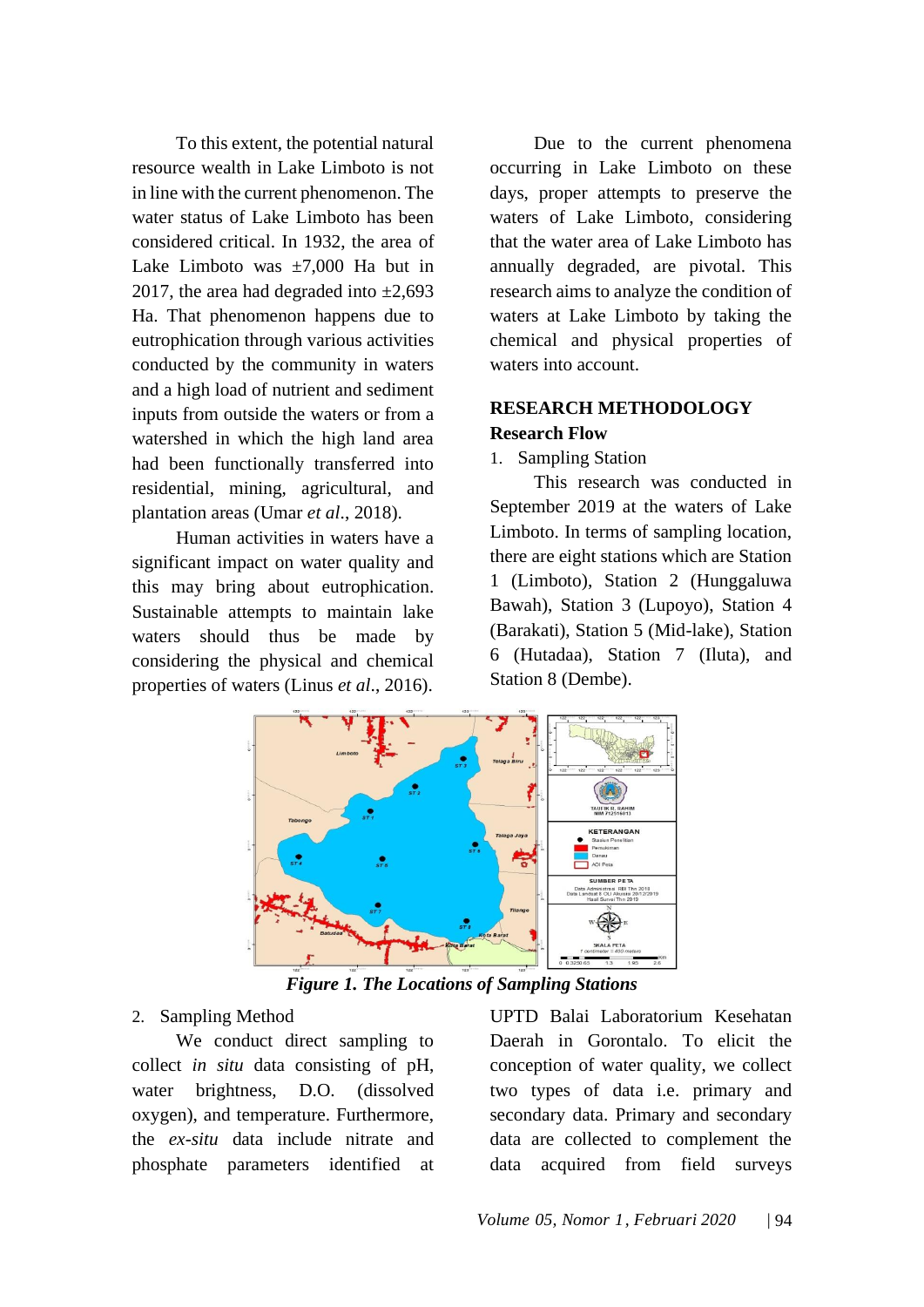(Marlian and Effendi, 2015; Rahman, 2016).

## **Research Design**

The method applied in this research is the survey method. The descriptive data analysis is used to

analyze *in situ* and *ex situ* data. The determination of sampling location is done using the purposive sampling technique based on the activities made at the water area (see Figure 1 and Table 1).

| No.            | <b>Station</b>       | Location<br>Coordinate                                | <b>Utilization of</b><br>Water Area | <b>Water Condition</b> |
|----------------|----------------------|-------------------------------------------------------|-------------------------------------|------------------------|
| 1              | Limboto              | N00°34.973'<br>E122°58.790'                           | Fish trap                           | Shallow                |
| $\overline{2}$ | Hunggaluwa<br>Bawah  | N00 <sup>o</sup> 35.438'<br>E122°59.324'              | Fishing boat<br>activity            | Shallow                |
| 3              | Lupoyo               | N00 <sup>o</sup> 35.421'<br>E122°59.904'              | Fish trap                           | Shallow                |
| 4              | Barakati             | N00 <sup>o</sup> 34.225'<br>E122°58.668'              | Water hyacinth<br>zoning            | Shallow                |
| 5              | Pertengahan<br>Danau | N00 <sup>o</sup> 34.324'<br>E122°59.523'              | Fish trap                           | Shallow                |
| 6              | Hutadaa              | N00 <sup>o</sup> 35.424'<br>E123 <sup>o</sup> 00.156' | Fish trap                           | Shallow                |
| 7              | Iluta                | N00 <sup>o</sup> 33.518'<br>E122°59.264'              | <b>KJA</b>                          | Shallow                |
| 8              | Dembe                | N00°33.431'<br>E122°59.743'                           | <b>KJA</b>                          | Shallow                |

**Table 1. The Description of Sampling Stations**

# **FINDINGS AND DISCUSSION Chemical and Physical Parameters in the Waters of Lake Limboto**

Referring to the mean value of chemical and physical parameters in all stations in Lake Limboto, Lake Limboto evidently has the brightness of 10-17 cm, a temperature of 26-31˚C, pH of 6.3-7.6, D.O. of 5.30-6.30 mg/L, nitrate of 10.4- 16.1 mg/L, and phosphate of 0.23-0.81 mg/L.

Each station is identified as having different chemical and physical

parameters. Station 6 is identified as having the highest brightness value which is 22 cm and the highest temperature which is 31˚C. Furthermore, Station 5 has the highest pH which is 7.6, and Station 7 has the highest D.O which is 6.25 mg/L. Station 2 has the highest nitrate which is 16.1 mg/L and phosphate which is 0.81 mg/L. The detailed description of water quality parameters is presented in Table 2.

|  |  |  |  |  | Table 2. Chemical and Physical Parameters in the Waters of Lake Limboto |  |  |  |  |
|--|--|--|--|--|-------------------------------------------------------------------------|--|--|--|--|
|--|--|--|--|--|-------------------------------------------------------------------------|--|--|--|--|

| <b>Station</b> | <b>Brightness</b><br>(cm) | Temperature<br>06 | pH                        | D.O<br>(mg/L) | <b>Nitrate</b><br>(mg/L) | <b>Phosphate</b><br>(mg/L) |
|----------------|---------------------------|-------------------|---------------------------|---------------|--------------------------|----------------------------|
|                |                           | 29                | ⇁                         | 5.50          | 15.7                     | 0.34                       |
|                |                           | 29                | 6.3                       | 5.85          | 16.1                     | 0.81                       |
|                |                           | 29                | $\mathbf{r}$<br>$\cdot$ 3 | 5.80          | 14.1                     | 0.34                       |
|                | 20                        | 28                | 6.9                       | 6.20          | 10.7                     | $\rm 0.78$                 |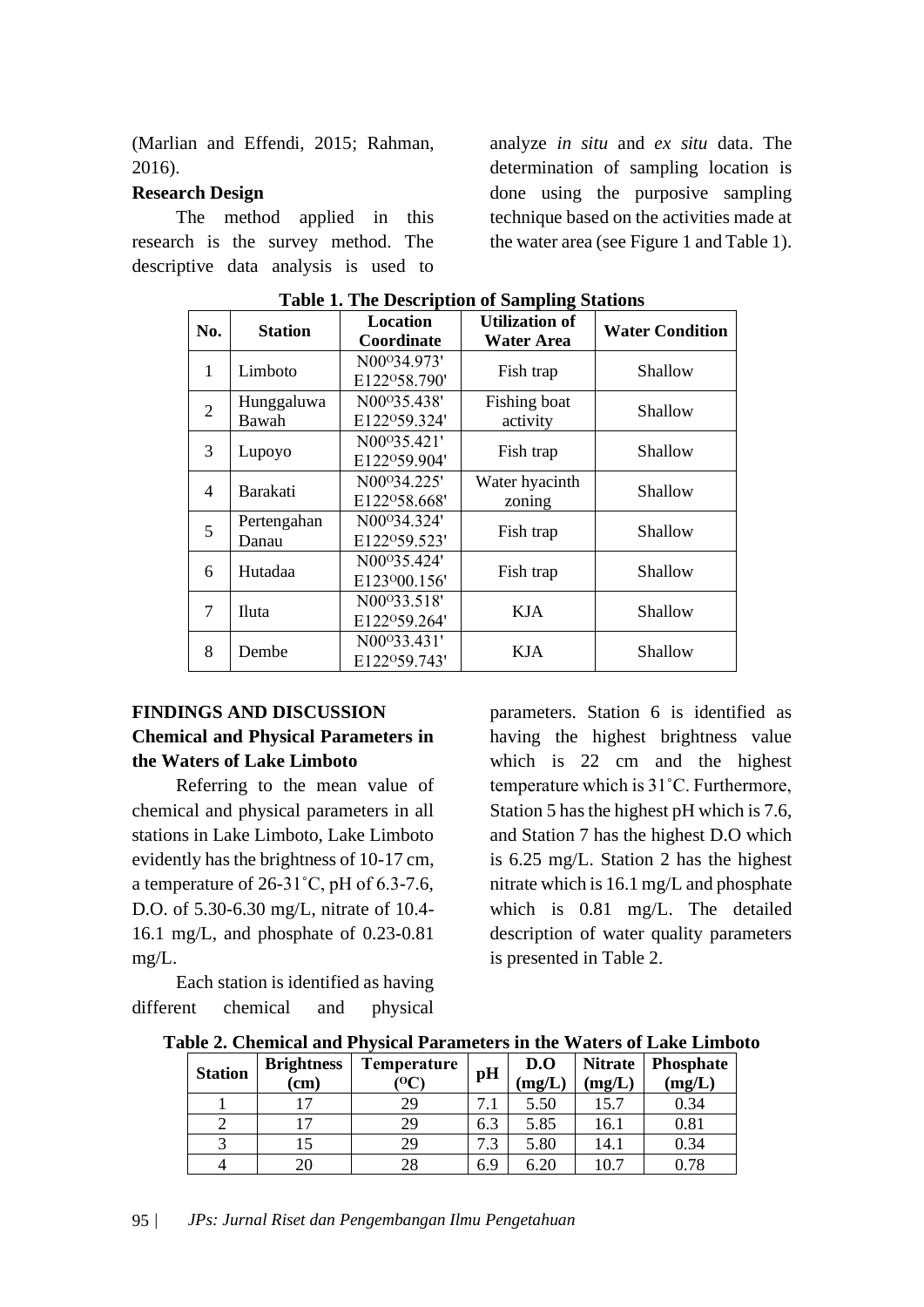| 16 | 7Ο | $\overline{ }$<br>7.6            | 5.90 | 12 <sup>2</sup><br>15.0 | 0.54 |
|----|----|----------------------------------|------|-------------------------|------|
| -- |    | $\overline{ }$<br>$\sim$<br>ر ،  | 5.45 | 11.6                    | 0.38 |
| ⊥ັ |    | $\mathbf{r}$<br>$\Omega$<br>1.0  | 6.25 | 10.4                    | 0.46 |
| 10 | 26 | $\overline{ }$<br>$\sim$<br>ر. ر | 5.30 | 15.0                    | 0.23 |

Based on Table 2, the chemical and physical parameters of waters, notably in Station 8 (Dembe), have degraded. Meanwhile, Station 5 (midlake) has a condition dissimilar to that in Station 8 (Dembe) whose majority of areas are covered by the community KJA and suit the condition of the waters through a different level of productivity.

Nutrient distribution in waters is predominated by the near-land waters i.e. rivers, river mouths, and the edges of the lake and gradually degrades in the mid-waters and more degrades in the outer waters. The low and high chemical and physical parameters are engendered by nutrient input due to human activities and environmental changes. Furthermore, in terms of fertility status, referring to the chlorophyll-a level, the waters are categorized into a trophic level, as defined by Marlian *et al*. (2015).

Based on the mean value of the brightness of lake waters, the brightness of the lake waters has degraded into 10- 17 cm, indicating that the waters have undergone eutrophication which indicate the the overview through upwelling process (Khasanah *et al*., 2013).

According to Pertiwi *et al*. (2017) and Hamuna *et al*. (2018), KEPMEN-LH No. 51/2004 decides the standards of waters quality which include a temperature of 25-31˚C, brightness of 2- 13 meters, pH of 6-8, D.O. of >5 mg/L, nitrate of 0.008 mg/L, and phosphate of 0.015 mg/L. If the chemical and physical parameters of waters have exceeded the

standards, the waters are unsuitable for organisms to live in.

Amalia (2010) and Prihatin *et al*. (2018) explain that ammonia and nitrogen concentrations are higher in the waters with KJA than that in the waters without KJA as excessive nutrients (nitrate and phosphate) in waters significantly contribute to the degradation of waters quality.

Tarigan and Wiadnyana (2013), Nurmasita (2016), and Linus *et al*. (2016) describe that the concentration of chemical and physical parameters of waters may change by seasons, particularly in the dry season which is April, May, June, July, and September. Moreover, nitrate of 0.01-0.05 mg/l and phosphate of 0.03 mg/l may contribute to fertility, resulting in the degradation of water quality.

# **CONCLUSION**

Referring to the research findings, due to various activities including household waste, agricultural and plantation activities, changes in watershed utilization, and water input from upstream rivers, the water quality of Lake Limboto has degraded, impacting the lake ecosystem. If we refer to KEPMEN-LH No. 51/2004, the water status of Lake Limboto has degraded.

# **ACKNOWLEDGMENT**

The authors would like to express gratitude to the Ministry of Research and Technology and Higher Education; Gorontalo State University; Department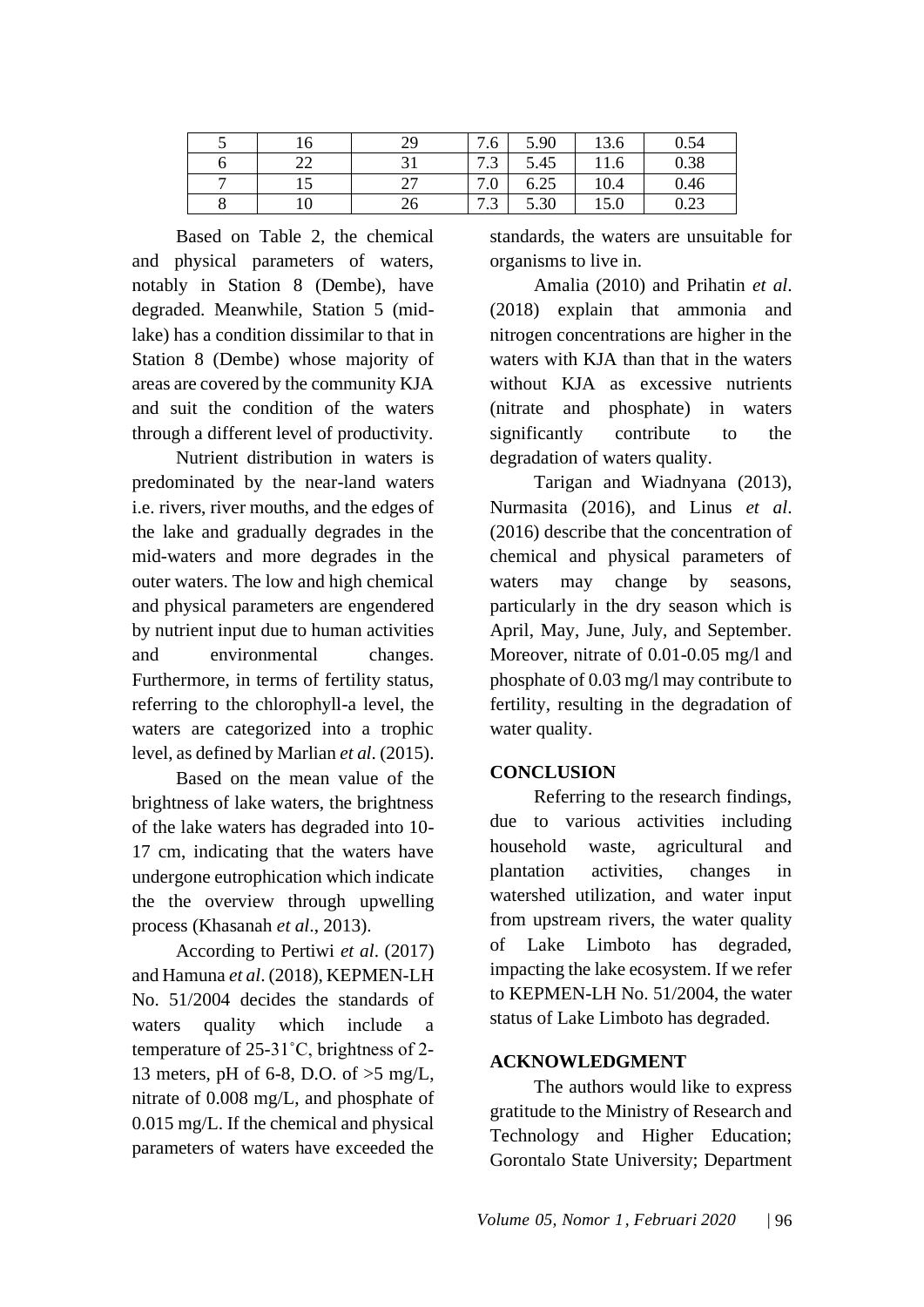Fisheries in Gorontalo Province, City, and District that have also contributed to this research.

## **REFERENCES**

- Amalia. 2010. *Pendugaan Status Kesuburan Perairan Danau*. Bogor.
- Hasim. 2013. Desain kebijakan pengelolaan perikanan budidaya untuk menunjang ekosistem danau limboto lestari. *Jurnal Nike*. Vol. 1. No. 3.
- Hamuna Baigo, Tanjung H. R Rosye, Suwito, Maury Hendra, Alianto. 2018. Kajian Kualitas Air Laut dan Indeks Pencemaran Berdasarkan Parameter Fisika-Kimia di Perairan Distrik Depapre Jayapura. *Jurnal Ilmu Lingkungan*. 16(1), 35-43.
- Khasanah Isfatul Ruly, Sartimbul Aida, Herawati Yuli Endang. 2013. Kelimpahan dan Keanekaragaman Plankton di Perairan Selat Bali. *Jurnal Ilmu Kelautan*. 18(4), 193- 202.
- Linus Yulius, Salwiya, Irawati Nur. 2016. Status Prosperity Waters Based on Contents Chlorophyll- a in Bungkutoko Waters Kendari City. *Jurnal Manajemen Sumber Daya Perairan*. 2(1), 101-111.
- Marlian Neneng, Damar Ario, Effendi Hefni. 2015. The Horizontal Distribution Chlorophyll-a Phytoplankton as Indicator of the Tropic State in Waters of Meulaboh Bay, West Aceh. *Jurnal Ilmu Pertanian Indonesia*. 20(3), 272–279.
- Nurmasita, 2016. *Kelimpahan dan Keragaman Fitoplankton di Danau Cipicung dan Danau Wiratama Taman Wisata Mekarsari*. Bogor.
- Prihatin Anik, Setyono Prabang, Sunarto. 2018. Sebaran Klorofil-a, Nitrat, Fosfat, dan Plankton sebagai Indikator Kesuburan Ekosistem di Mangrove Tapak Tugurejo Semarang. *Jurnal Ilmu Lingkungan*. 16(1), 68-77.
- Pertiwi Dian, Winardi Dwi Nugraha, Anik Sarminingsih. 2017. Status Trofik dan Daya Tampung Beban Pencemaran Waduk Jatibarang Semarang. *Jurnal Teknik Lingkungan*. Vol. 6, No. 3
- Rahman Arif. 2016. *Keterkaitan antara Status Kesuburan dan Fitoplankton di Perairan Sekitar Pulau Samosir, Danau Toba, Sumatera Utara*. Bogor.
- Saleh Enadang Sri. 2014. *Strategi Penghidupan Penduduk Sekitar Danau Limboto Provinsi Gorontalo*. Gorontalo.
- Statistics Indonesia in Gorontalo 2011. *Gorontalo dalam Angka 2011*. BPS Kabupaten Gorontalo
- Statistics Indonesia in Gorontalo 2012. *Gorontalo dalam Angka 2012*. BPS Kabupaten Gorontalo
- Statistics Indonesia in Gorontalo 2013. *Gorontalo dalam Angka 2013*. BPS Kabupaten Gorontalo
- Statistics Indonesia in Gorontalo 2014. *Gorontalo dalam Angka 2014.* BPS Kabupaten Gorontalo